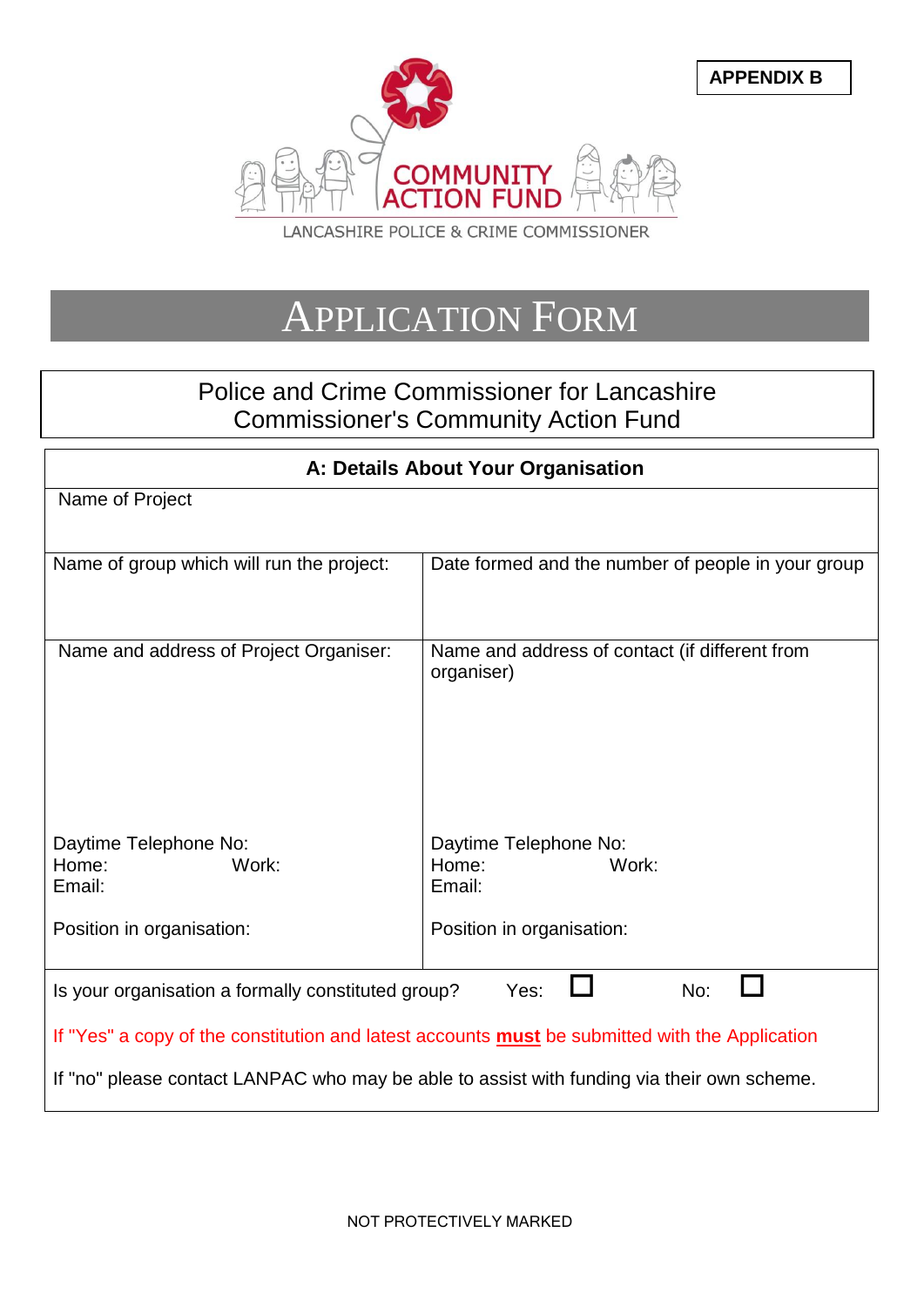| <b>B: Details about your Project</b>                                                                |                                       |  |
|-----------------------------------------------------------------------------------------------------|---------------------------------------|--|
| Proposed start date of project?                                                                     | Proposed duration of project?         |  |
|                                                                                                     |                                       |  |
|                                                                                                     |                                       |  |
| Which of the Police and Crime Commissioner's priorities will your project support?                  |                                       |  |
|                                                                                                     |                                       |  |
| <b>Protect Vulnerable People</b>                                                                    | <b>Champion the Rights of Victims</b> |  |
| Targeted & Local Initiatives to Tackle Crime, ASB and Re-Offending                                  |                                       |  |
| Give an outline of your project including details of the problem, issue or topic being tackled, who |                                       |  |
| will benefit and the number of people involved: (maximum 500 words)                                 |                                       |  |
|                                                                                                     |                                       |  |
|                                                                                                     |                                       |  |
|                                                                                                     |                                       |  |
|                                                                                                     |                                       |  |
|                                                                                                     |                                       |  |
| Where will the project be located?                                                                  |                                       |  |
|                                                                                                     |                                       |  |
| Total cost of project?                                                                              |                                       |  |
| How much are you requesting?                                                                        |                                       |  |
|                                                                                                     |                                       |  |
| Please provide a full breakdown of cost:                                                            |                                       |  |
|                                                                                                     |                                       |  |
|                                                                                                     |                                       |  |
|                                                                                                     |                                       |  |
|                                                                                                     |                                       |  |
|                                                                                                     |                                       |  |
|                                                                                                     |                                       |  |
|                                                                                                     |                                       |  |
| If you do not receive the full amount of funding requested how will this impact your Project?       |                                       |  |
|                                                                                                     |                                       |  |
| How will you be able to show that your project has been successful?                                 |                                       |  |
|                                                                                                     |                                       |  |
|                                                                                                     |                                       |  |
| Is there any other partnership involvement?                                                         |                                       |  |
|                                                                                                     |                                       |  |
| Is your local Community Safety Partnership (CSP) aware of your project? Priorities for your local   |                                       |  |
| authority can be found at www.saferlancashire.co.uk                                                 |                                       |  |
|                                                                                                     |                                       |  |
| No:<br>Yes:                                                                                         |                                       |  |
|                                                                                                     |                                       |  |
| If "YES" – which of the local CSP priorities does your project support?                             |                                       |  |
| If "NO" $-$ is there a specific reason why?                                                         |                                       |  |
|                                                                                                     |                                       |  |
| Please give details of any other resources or funding that you are using to support this project:   |                                       |  |
|                                                                                                     |                                       |  |
|                                                                                                     |                                       |  |
|                                                                                                     |                                       |  |
|                                                                                                     |                                       |  |
|                                                                                                     |                                       |  |